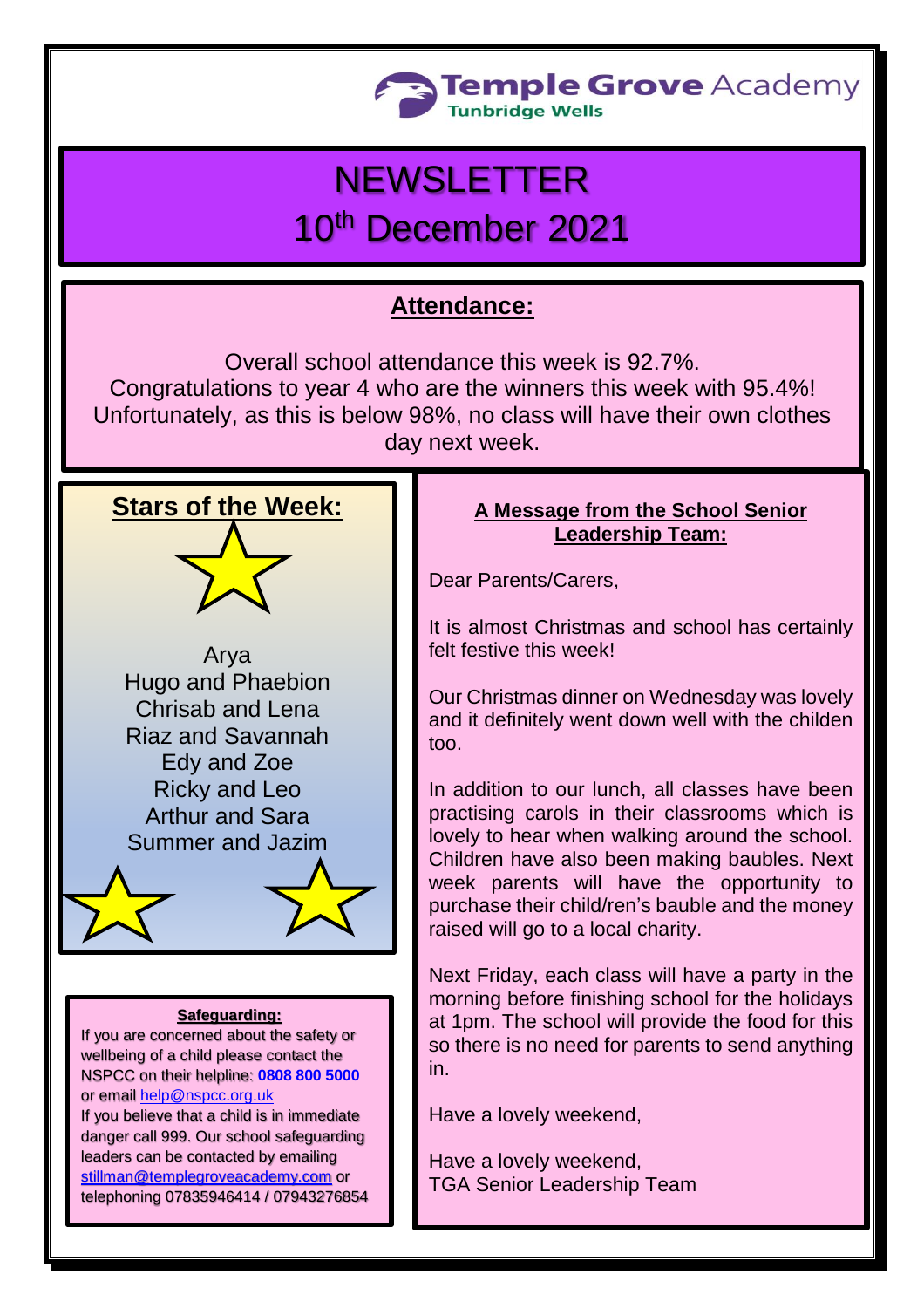

### Free Trial Session and £40 discount at Perform

Popular children's drama and dance school Perform is offering a Free Trial Session and a **special introductory discount of £40 for members of Temple Grove Academy** if they sign up by Wednesday 26th January. Parents should quote SHEW260122 when they book their free session by going to [perform.org.uk/try](https://www.perform.org.uk/portal/new_contact) or calling 020 7255 9120.

You can find out more about the classes at **[perform.org.uk/try](https://www.perform.org.uk/freedramaclass?trk=JnBzY19pZD0xMDAyMDc0JmRvY19pZD0zNDEmbWVfaWQ9MCZ0ZXh0PUJvb2tiYWcgdmVyaWZpY2F0aW9uJmRhdGU9RGVjICA3IDIwMjEgMTI6MzFQTQ~~)**. Alternatively, pdf flyers can be downloaded from [here](http://www.perform.org.uk/userfiles/pdfs/Generic-A5-Flyer-March2016.pdf).

The nearest classes to Temple Grove Academy are as follows (please click for a map and further details):

**[Perform Tunbridge Wells \(Drama for 4-7s\)](https://www.perform.org.uk/venue/view?v=86&type=perform&trk=JnBzY19pZD0xMDAyMDc0JmRvY19pZD0zNDEmbWVfaWQ9MCZ0ZXh0PUJvb2tiYWcgdmVyaWZpY2F0aW9uJmRhdGU9RGVjICA3IDIwMjEgMTI6MzFQTQ~~) (1.5 miles) Saturdays at 9.30am and 11.15am**

**[Perform Tunbridge Wells \(Drama for 7-12s\)](https://www.perform.org.uk/venue/view?v=86&type=pplus&trk=JnBzY19pZD0xMDAyMDc0JmRvY19pZD0zNDEmbWVfaWQ9MCZ0ZXh0PUJvb2tiYWcgdmVyaWZpY2F0aW9uJmRhdGU9RGVjICA3IDIwMjEgMTI6MzFQTQ~~) (1.5 miles) Saturdays at 2pm**

Christ Church Centre High Street, TN1 1UT

Christ Church Centre **High Street, TN1 1UT** 

**[Perform Langton Green \(Drama for 4-7s\)](https://www.perform.org.uk/venue/view?v=1578&type=perform&trk=JnBzY19pZD0xMDAyMDc0JmRvY19pZD0zNDEmbWVfaWQ9MCZ0ZXh0PUJvb2tiYWcgdmVyaWZpY2F0aW9uJmRhdGU9RGVjICA3IDIwMjEgMTI6MzFQTQ~~) (3.6 miles) Mondays at 4pm**

Langton Green Village Hall Speldhurst Road, TN3 0JJ

**[Perform Langton Green \(Drama for 7-12s\)](https://www.perform.org.uk/venue/view?v=1578&type=pplus&trk=JnBzY19pZD0xMDAyMDc0JmRvY19pZD0zNDEmbWVfaWQ9MCZ0ZXh0PUJvb2tiYWcgdmVyaWZpY2F0aW9uJmRhdGU9RGVjICA3IDIwMjEgMTI6MzFQTQ~~) (3.6 miles) Mondays at 5.05pm**

Langton Green Village Hall Speldhurst Road, TN3 0JJ

**[Perform Tonbridge \(Drama for 4-7s\)](https://www.perform.org.uk/venue/view?v=1624&type=perform&trk=JnBzY19pZD0xMDAyMDc0JmRvY19pZD0zNDEmbWVfaWQ9MCZ0ZXh0PUJvb2tiYWcgdmVyaWZpY2F0aW9uJmRhdGU9RGVjICA3IDIwMjEgMTI6MzFQTQ~~) (5.5 miles) Tuesdays at 4pm**

St John's Church Centre Hildenborough, TN11 9HT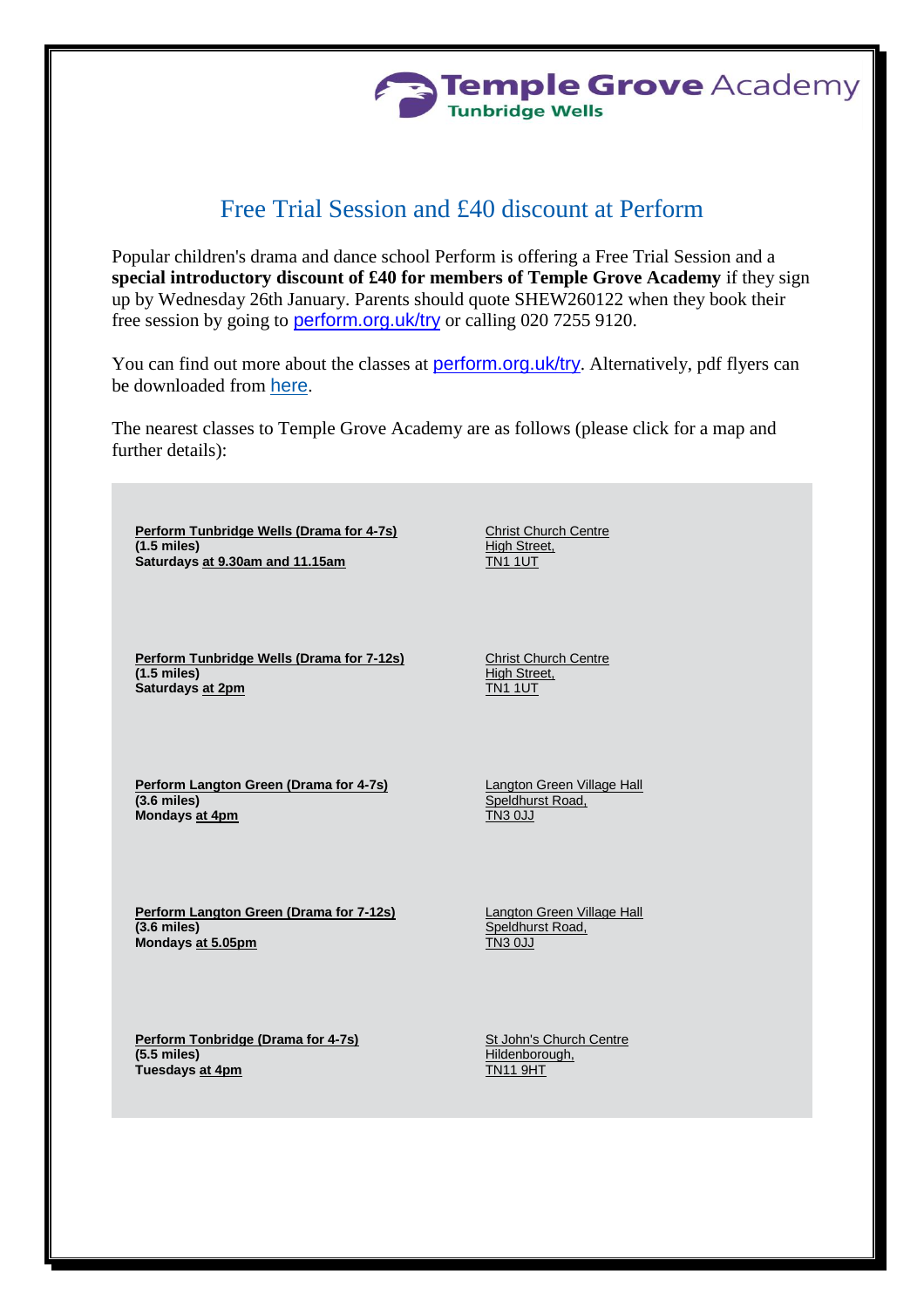

#### **Forest School:**

There will be two Forest School sessions next week as follows:

Tuesday: Year 1 Wednesday: Reception

#### **Police Cadets:**

Our year 6 Police Cadets went on a litter picking outing on Wednesday as part of their social action project. They conducted this at the local park (pictures below). Next week they will have a visit from the Chief Inspector which the children are very much looking forward to.